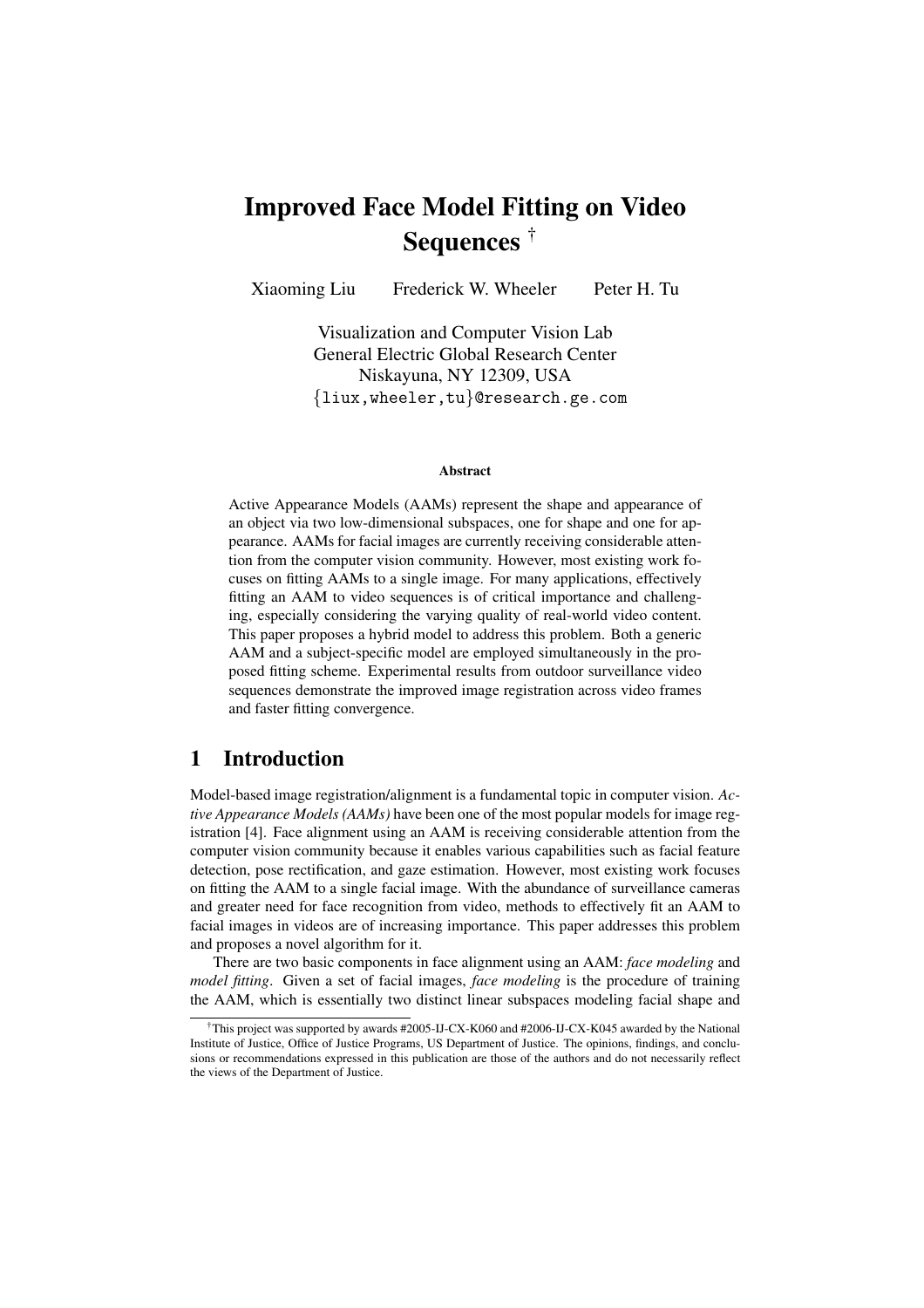appearance respectively. *Model fitting* refers to estimating the parameters of the resulting AAM on faces in an image or video frames by minimizing the distance measured between the image and the AAM.

In the context of fitting an AAM to video sequences, conventional methods directly fit the AAM to each frame by using the fitting results, i.e., the shape and appearance parameters, of the previous frame as the initialization of the current frame. However, as shown in the previous work [6], fitting to faces of an unseen subject can be hard due to the mismatch between the appearance of the facial images used for training the AAM and that of the video sequences, especially when the video sequences are captured in the outdoor environment. Also, the conventional method only registers each frame with respect to the AAM, without enforcing the frame-to-frame registration across video sequences, which is necessary for many practical applications, such as multi-frame super-resolution [13].

To address this problem, we propose a novel approach to continuously fit the AAM to video sequences. The proposed algorithm is an extension of the state-of-the-art image alignment algorithm – the Simultaneous Inverse Compositional (SIC) method [1], which minimizes the distance of the warped image observation and the generic AAM model during the fitting. We call our proposed approach as "*SIC fOr Video (SICOV)*" algorithm, which not only minimizes the above distance measure, but also the distance between the warped image and a model obtained from the warped images of previous video frames. Experimental results show that the SICOV algorithm improves both the fitting accuracy across frames and the fitting speed.

Many approaches have been proposed for modeling faces with AAMs [4, 1]. Baker and Matthews [1] proposed the Inverse Compositional (IC) method and SIC method that greatly improves the fitting speed and performance. However, little work has been done in fitting AAMs to facial video sequences in particular. Koterba *et al.* [7] proposed to use a 3D face model as a constraint in fitting multiple video frames. Matthews *et al.* [11] also updated the generic AAM using the warped image observation, such that a subjectspecific model can be obtained during the fitting process. Comparing to their approach, we will show that treating the previous frame information as an additional constraint can improve the fitting speed, not to mention saving the extra time needed to update the bulky eigenspace of the appearance model in an AAM. Bosch *et al.* [2] proposed an Active Appearance Motion Model that captures the motion pattern in video sequences by taking the concatenation of the landmarks from multiple frames as training samples. This approach takes advantage of the periodic motion pattern in medical image sequences. In contrast, our approach does not make assumption on the object's motion.

This paper is organized as follows. Section 2 introduces the conventional methods for training the AAM and model fitting. Sections 3 and 4 present the proposed SICOV algorithm and its detailed derivation. Section 5 provides experimental results, and conclusions are given in Section 6.

# 2 Active Appearance Models and Model Fitting

The shape model and appearance model part of an AAM are trained with a representative set of facial images. The distribution of facial landmarks are modeled as a Gaussian distribution, which is regarded as the shape model. The procedure for training a shape model is as follows. Given a face database, each facial image is manually labeled with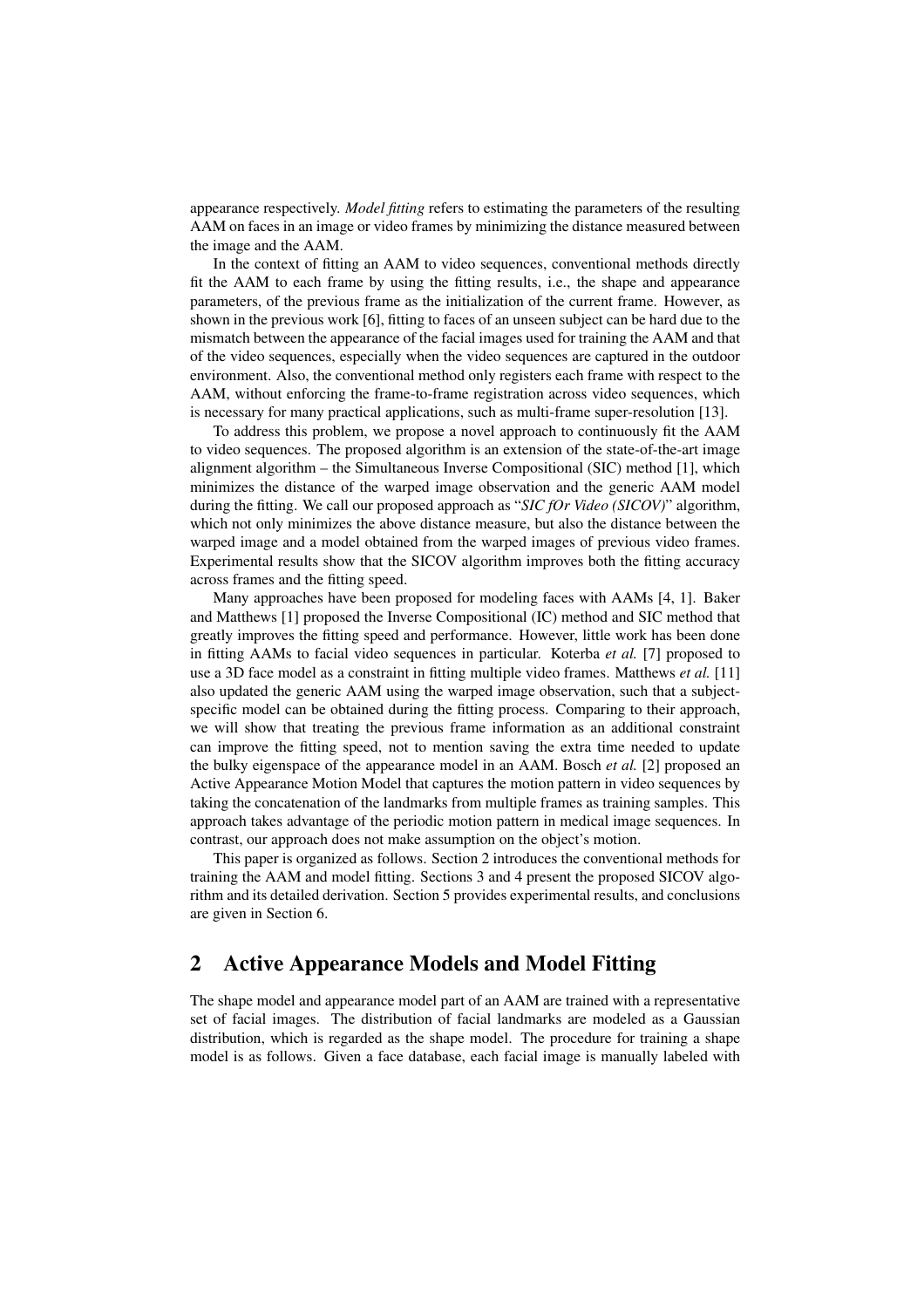

Figure 1: The mean and first 7 basis vectors of the shape model (top) and the appearance model (bottom) trained from the ND1 database. The shape basis vectors are shown as arrows at the corresponding mean shape landmark locations.

a set of 2D landmarks,  $[x_i, y_i]$   $i = 1, 2, ..., v$ . The collection of landmarks of one image is treated as one observation from the random process defined by the shape model,  $s =$  $[x_1, y_1, x_2, y_2, \ldots, x_v, y_v]^T$ . Eigen-analysis is applied to the observation set and the resulting linear shape model represents a shape as,

$$
\mathbf{s}(\mathbf{P}) = \mathbf{s}_0 + \sum_{i=1}^{n} p_i \mathbf{s}_i,\tag{1}
$$

where  $s_0$  is the mean shape,  $s_i$  is the *i*<sup>th</sup> shape basis, and  $\mathbf{p} = [p_1, p_2, ..., p_n]$  are the shape parameters. By design, the first four shape basis vectors represent global rotation and translation. Together with other basis vectors, a mapping function from the model coordinate system to the coordinates in the image observation is defined as  $W(x; p)$ , where x is a pixel coordinate defined by the mean shape  $s_0$ .

After the shape model is trained, each facial image is warped into the mean shape using a piecewise affine transformation. These shape-normalized appearances from all training images are fed into an eigen-analysis and the resulting model represents an appearance as,

$$
A(\mathbf{x}; \lambda) = T(\mathbf{x}) + \sum_{i=1}^{m} \lambda_i A_i(\mathbf{x}),
$$
\n(2)

where *T* is the mean appearance,  $A_i$  is the *i*<sup>th</sup> appearance basis, and  $\lambda = [\lambda_1, \lambda_2, ..., \lambda_m]$ are the appearance parameters. Figure 1 shows an AAM trained using 534 images of 200 subjects from the ND1 3D face database [3].

An AAM can synthesize facial images with arbitrary shape and appearance within the range expressed by the training population. Thus, the AAM can be used to *explain* a facial image by finding the optimal shape and appearance parameters such that the synthesized image is as similar to the image observation as possible. This leads to the cost function used for model fitting [5],

$$
J(\mathbf{p}, \lambda) = \sum_{\mathbf{x} \in \mathbf{s}_0} [I(\mathbf{W}(\mathbf{x}; \mathbf{p})) - A(\mathbf{x}; \lambda)]^2,
$$
 (3)

which is the mean-square-error (MSE) between the image warped from the observation  $I(W(x; p))$  and the synthesized appearance model instance  $A(x; \lambda)$ .

Traditionally this minimization problem is solved by iterative gradient-descent methods which estimate  $\Delta p$ ,  $\Delta \lambda$  and add them to p,  $\lambda$ . Baker and Matthews [1] proposed the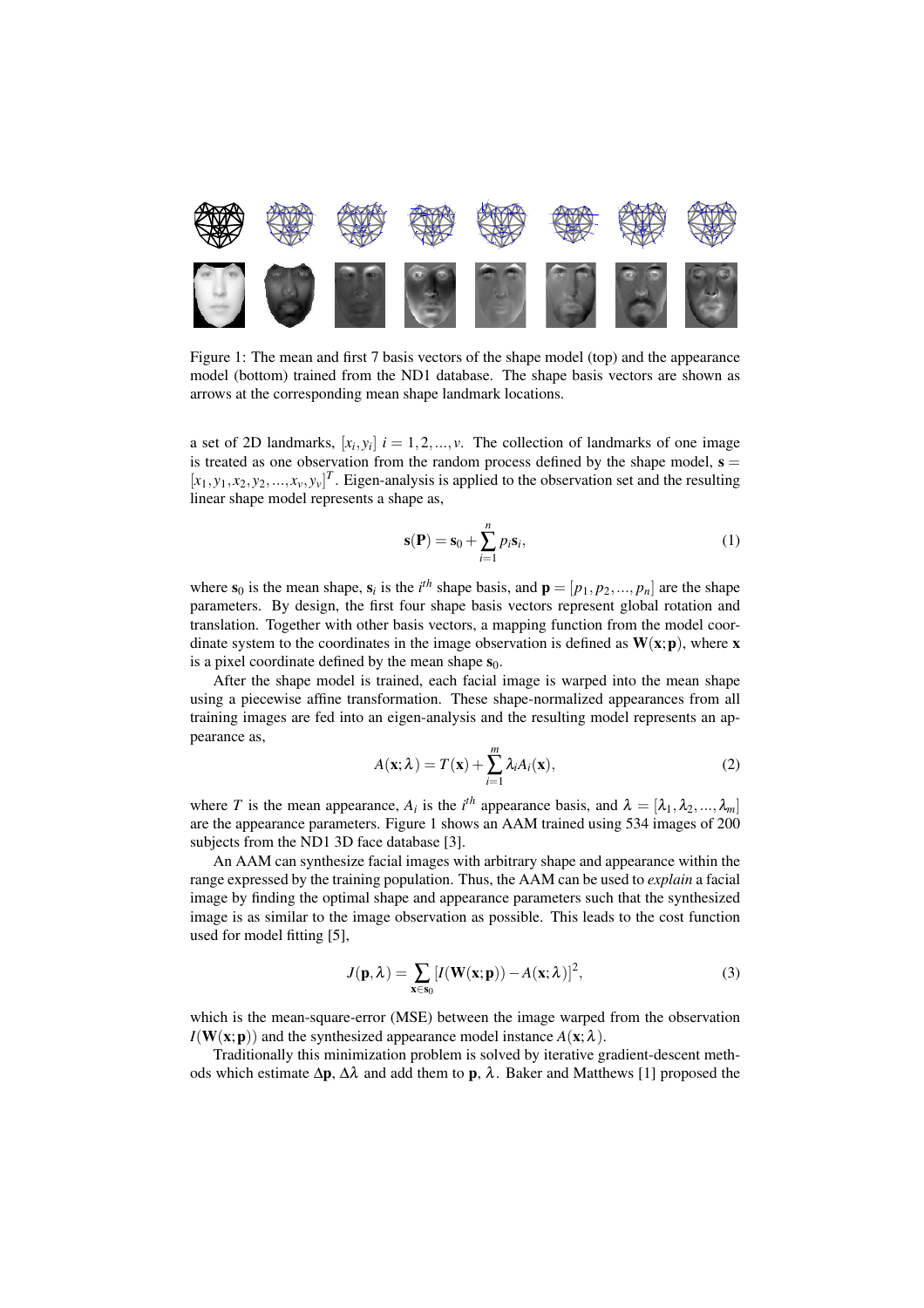compositional method to generate the new shape parameter based on ∆p in their IC and SIC method. The key idea of IC and SIC is that the role of the appearance template and the input image is switched when computing ∆p. This enables the time-consuming steps of parameter estimation to be pre-computed and performed outside of the iteration loop. We will borrow this key idea in deriving the solution of our SICOV algorithm.

### 3 The SICOV algorithm

Given a generic AAM and a video frame  $I_t$  at time  $t$ , SICOV uses the following cost function to perform the face model fitting:

$$
J_t(\mathbf{p},\lambda) = \sum_{\mathbf{x}\in\mathbf{s}_0} [T(\mathbf{x}) + \sum_{i=1}^m \lambda_i A_i(\mathbf{x}) - I_t(\mathbf{W}(\mathbf{x};\mathbf{p}))]^2 + k \sum_{\mathbf{x}\in\mathbf{s}_0} [M_t(\mathbf{x}) - I_t(\mathbf{W}(\mathbf{x};\mathbf{p}))]^2, \quad (4)
$$

which is composed of two terms weighted by a constant *k*. The first one is the same as Eq. (3), i.e., the MSE between the warped image and the synthesized appearance model instance. The second one is the MSE between the current warped image  $I_t(\mathbf{W}(\mathbf{x};\mathbf{p}))$  and the appearance information of the current subject from previous frames,  $M_t(\mathbf{x})$ .

There are different options in defining  $M_t(\mathbf{x})$ . Firstly, it can be the warped image of the video frame at time  $t - 1$ :

$$
M_t(\mathbf{x}) = I_{t-1}(\mathbf{W}(\mathbf{x}; \mathbf{p}_{t-1})).
$$
\n<sup>(5)</sup>

Secondly, the warped images of *L* previous video frames averaged by a decaying factor can also represent  $M_t(\mathbf{x})$ :

$$
M_t(\mathbf{x}) = \frac{1-r}{r(1-r^L)} \sum_{l=1}^{L} r^l I_{t-l}(\mathbf{W}(\mathbf{x}; \mathbf{p}_{t-l})),
$$
\n(6)

where  $r$  is a decaying factor between 0 and 1. In practice, when fitting the video frame at time *t*, both definitions of  $M_t(\mathbf{x})$  are known and can be computed efficiently from the previous fitting results. Of course, other definitions of  $M_t(\mathbf{x})$  are also possible, for example, the average of *L* previous warped images without decaying, and a dynamic eigenspace model of the previous warped images [9]. In the latter case, an efficient eigenspace updating method can be used to sequentially add the most recent warped image into the model [8], and additional appearance parameters of this eigenspace model should be incorporated into the the second term of Eq. (4).

These two terms in Eq. (4) can be treated as the distance between the current image observation and the generic face model and the subject-specific model respectively, which is obtained in an on-line fashion from image observation at the previous time instances. Thus in the fitting of each frame, both distance measures are served as constraints to guide the fitting process.

There are clear benefits from using these two models during the face model fitting. First of all, in practical applications there is always mismatch between the imaging environment of the images used for training face models and the images to be fit, as well as the presence of the specific appearance information of the subject being fit that is not modeled by the generic face models. Thus the distance-to-subject-specific-model is employed to bridge such a gap. Secondly, if we only use the subject-specific model, the alignment error would propagate over time. The generic model is well suited for preventing the error propagation and correcting the drifting.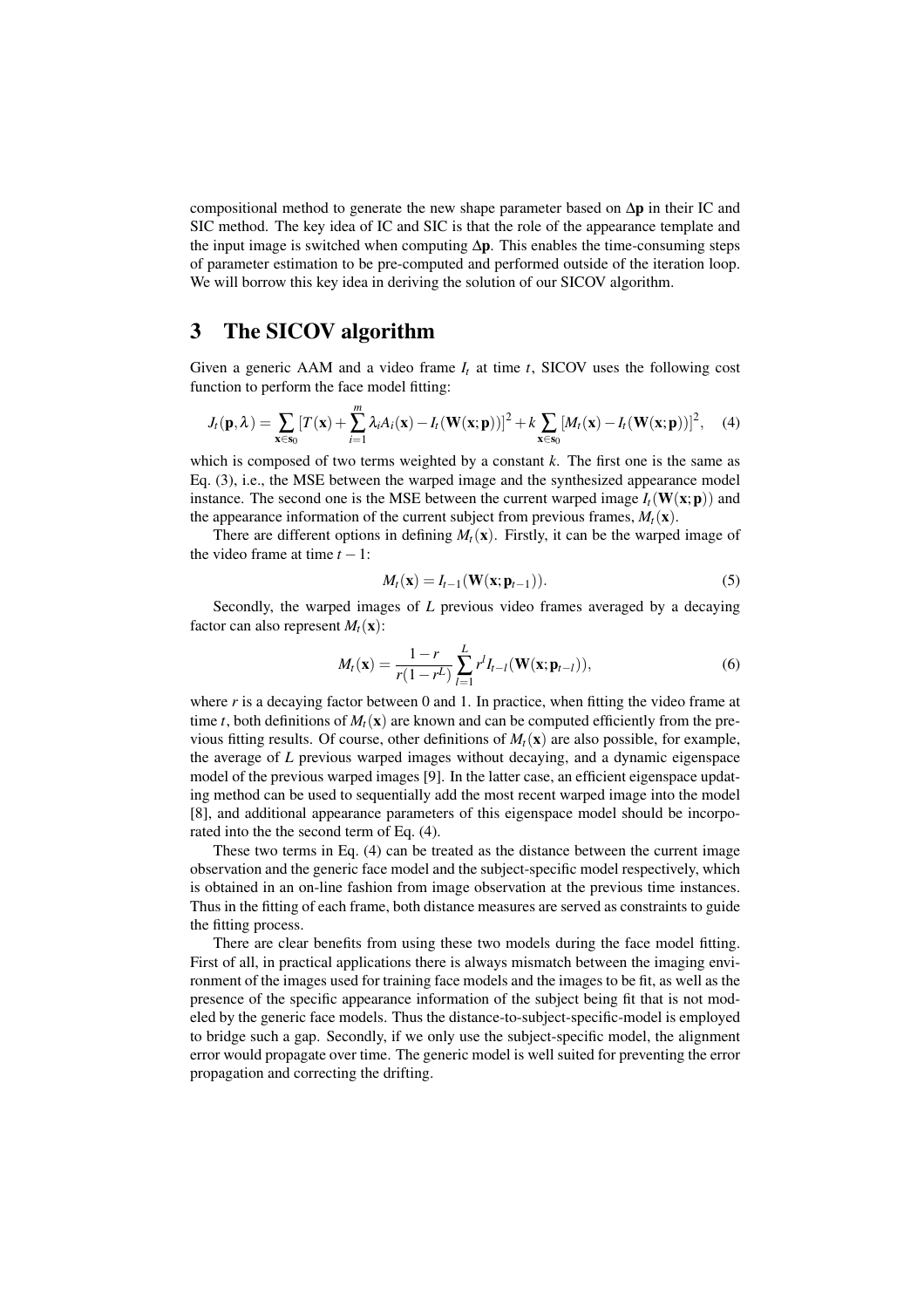# 4 Derivation of SICOV algorithm

Using an approach similar to the IC and SIC algorithms [1], the proposed SICOV algorithm iteratively minimizes:

$$
\sum_{\mathbf{x}} \left[ T(\mathbf{W}(\mathbf{x}; \triangle \mathbf{p})) + \sum_{i=1}^{m} (\lambda_i + \triangle \lambda_i) A_i(\mathbf{W}(\mathbf{x}; \triangle \mathbf{p})) - I_t(\mathbf{W}(\mathbf{x}; \mathbf{p})) \right]^2 + k \sum_{\mathbf{x}} [M_t(\mathbf{W}(\mathbf{x}; \triangle \mathbf{p})) - I_t(\mathbf{W}(\mathbf{x}; \mathbf{p}))]^2
$$
\n(7)

with respect to  $\triangle p$  and  $\triangle \lambda = (\triangle \lambda_1, ..., \triangle \lambda_m)^T$  simultaneously, and then updates the warp  $W(x, p) \leftarrow W(x, p) \circ W(x, \triangle p)^{-1}$  and the appearance parameter  $\lambda \leftarrow \lambda + \triangle \lambda$ .

In order to solve for  $\triangle p$  and  $\triangle \lambda$ , the non-linear expression in Eq. (7) is linearized by performing a first order Taylor series expansion on  $T(W(x; \triangle p))$ ,  $A_i(W(x; \triangle p))$ , and  $M_t(\mathbf{W}(\mathbf{x}; \triangle \mathbf{p}))$ , and assuming that  $\mathbf{W}(\mathbf{x}; 0)$  is the identity warp. This gives:

$$
\sum_{\mathbf{x}} \left[ T(\mathbf{x}) + \nabla T \frac{\partial \mathbf{W}}{\partial \mathbf{p}} \triangle \mathbf{p} + \sum_{i=1}^{m} (\lambda_i + \triangle \lambda_i) (A_i(\mathbf{x}) + \nabla A_i \frac{\partial \mathbf{W}}{\partial \mathbf{p}} \triangle \mathbf{p}) - I_t(\mathbf{W}(\mathbf{x}; \mathbf{p})) \right]^2
$$
  
+  $k \sum_{\mathbf{x}} \left[ M_t(\mathbf{x}) + \nabla M_t \frac{\partial \mathbf{W}}{\partial \mathbf{p}} \triangle \mathbf{p} - I_t(\mathbf{W}(\mathbf{x}; \mathbf{p})) \right]^2$ . (8)

The first term in the above equation can be simplified as follows by neglecting the second order terms:

$$
\sum_{\mathbf{x}} \left[ T(\mathbf{x}) + \sum_{i=1}^{m} \lambda_i A_i(\mathbf{x}) - I_t(\mathbf{W}(\mathbf{x}; \mathbf{p})) + (\nabla T + \sum_{i=1}^{m} \lambda_i \nabla A_i) \frac{\partial \mathbf{W}}{\partial \mathbf{p}} \triangle \mathbf{p} + \sum_{i=1}^{m} A_i(\mathbf{x}) \triangle \lambda_i \right]^2. \tag{9}
$$

To simplify the notation, firstly we denote  $\mathbf{q} = (\mathbf{p}^T \lambda^T)^T$  and similarly  $\Delta \mathbf{q} = (\Delta \mathbf{p}^T \Delta \lambda^T)^T$ . Thus **q** is a  $n+m$  dimensional vector including both the shape parameters **p** and the appearance parameters  $\lambda$ . Secondly, we denote  $n+m$  dimensional steepest-decent images:

$$
\mathbf{SD}(\mathbf{x}) = \left[ (\nabla T + \sum_{i=1}^{m} \lambda_i \nabla A_i + k \nabla M_t) \frac{\partial \mathbf{W}}{\partial p_1}, \dots, (\nabla T + \sum_{i=1}^{m} \lambda_i \nabla A_i + k \nabla M_t) \frac{\partial \mathbf{W}}{\partial p_n}, A_1(\mathbf{x}), \dots, A_m(\mathbf{x}) \right].
$$
\n(10)

Thirdly, we denote the error image:

$$
E(\mathbf{x}) = T(\mathbf{x}) + \sum_{i=1}^{m} \lambda_i A_i(\mathbf{x}) - I_t(\mathbf{W}(\mathbf{x}; \mathbf{p})) + k(M_t(\mathbf{x}) - I_t(\mathbf{W}(\mathbf{x}; \mathbf{p}))).
$$
 (11)

Equation (8) is simplified to:

$$
\sum_{\mathbf{x}} [E(\mathbf{x}) + \mathbf{SD}(\mathbf{x}) \triangle \mathbf{q}]^2.
$$
 (12)

The partial derivative of Eq. (12) with respect to  $\Delta \mathbf{q}$  is:

$$
2\sum_{\mathbf{x}}\mathbf{SD}^{\mathrm{T}}(\mathbf{x})[E(\mathbf{x})+\mathbf{SD}(\mathbf{x})\triangle\mathbf{q}].
$$
 (13)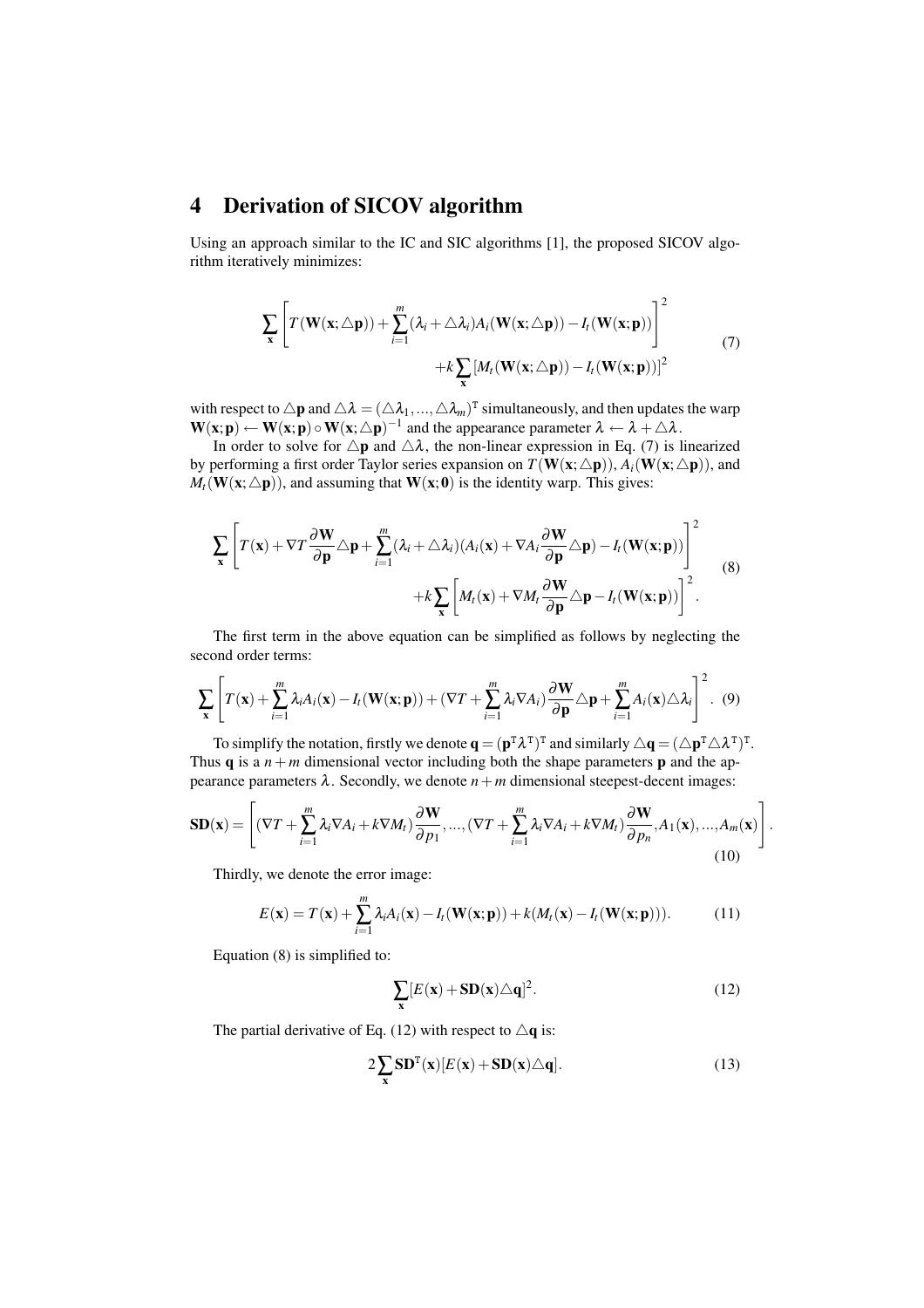Pre-compute:

(3) Evaluate the gradients  $\nabla T$ ,  $\nabla M_t$ , and  $\nabla A_i$  for  $i = 1, 2, ..., m$ (4) Evaluate the Jacobian  $\frac{\partial \mathbf{W}}{\partial \mathbf{p}}$  at  $(\mathbf{x}; \mathbf{0})$ Iterate: (1) Warp *I* with  $W(x; p)$  to compute  $I(W(x; p))$ (2) Compute the error image  $E(\mathbf{x})$  using Eq. (11) (5) Compute the steepest decent image  $SD(x)$  using Eq. (10) (6) Compute the Hessian matrix H using Eq. (15) and invert the matrix (7) Compute  $\sum_{\mathbf{x}}$ **SD**<sup>T</sup>(**x**)*E*(**x**) (8) Compute  $\Delta$ q using Eq. (14) (9) Update  $W(x; p) \leftarrow W(x; p) \circ W(x; \triangle p)^{-1}$  and  $\lambda \leftarrow \lambda + \triangle \lambda$ until  $||\triangle p|| \leq \varepsilon$ 

Figure 2: Summary of the SICOV algorithm.

The closed form solution of Eq. (7) is obtained by setting Eq. (13) to equal zero:

$$
\triangle \mathbf{q} = -\mathbf{H}^{-1} \sum_{\mathbf{x}} \mathbf{SD}^{\mathrm{T}}(\mathbf{x}) E(\mathbf{x}),\tag{14}
$$

where  $H^{-1}$  is the inverse of the Hessian matrix:

$$
\mathbf{H} = \sum_{\mathbf{x}} \mathbf{SD}^{\mathrm{T}}(\mathbf{x}) \mathbf{SD}(\mathbf{x}).
$$
 (15)

The algorithm is summarized in Figure 2. The computation cost of the SICOV algorithm is summarized in Table 1. It can be seen that although the additional constraint results in slight more computation in Step (2) and Step (5), the computation cost per iteration of SICOV is almost the same as that of the SIC algorithm [1].

| Pre-computation | Step 3 | O(mN)                 |                       |
|-----------------|--------|-----------------------|-----------------------|
|                 | Step 4 | O(nN)                 | $O((n+m)N)$           |
| Per Iteration   | Step 1 | O(nN)                 |                       |
|                 | Step 2 | O(mN)                 |                       |
|                 | Step 5 | $O((n+m)N)$           |                       |
|                 | Step 6 | $O((n+m)^2N+(n+m)^3)$ |                       |
|                 | Step 7 | $O((n+m)N)$           |                       |
|                 | Step 8 | $O((n+m)^2)$          |                       |
|                 | Step 9 | $O(n^2+m)$            | $O((n+m)^2N+(n+m)^3)$ |

Table 1: The computation cost of the SICOV algorithm. The right column indicates the total cost for the pre-computation and each iteration.

# 5 Experiments

To evaluate our algorithm, we collect a set of 400 images from two public available databases, the ND1 database [3], which contains 953 facial images with mostly frontal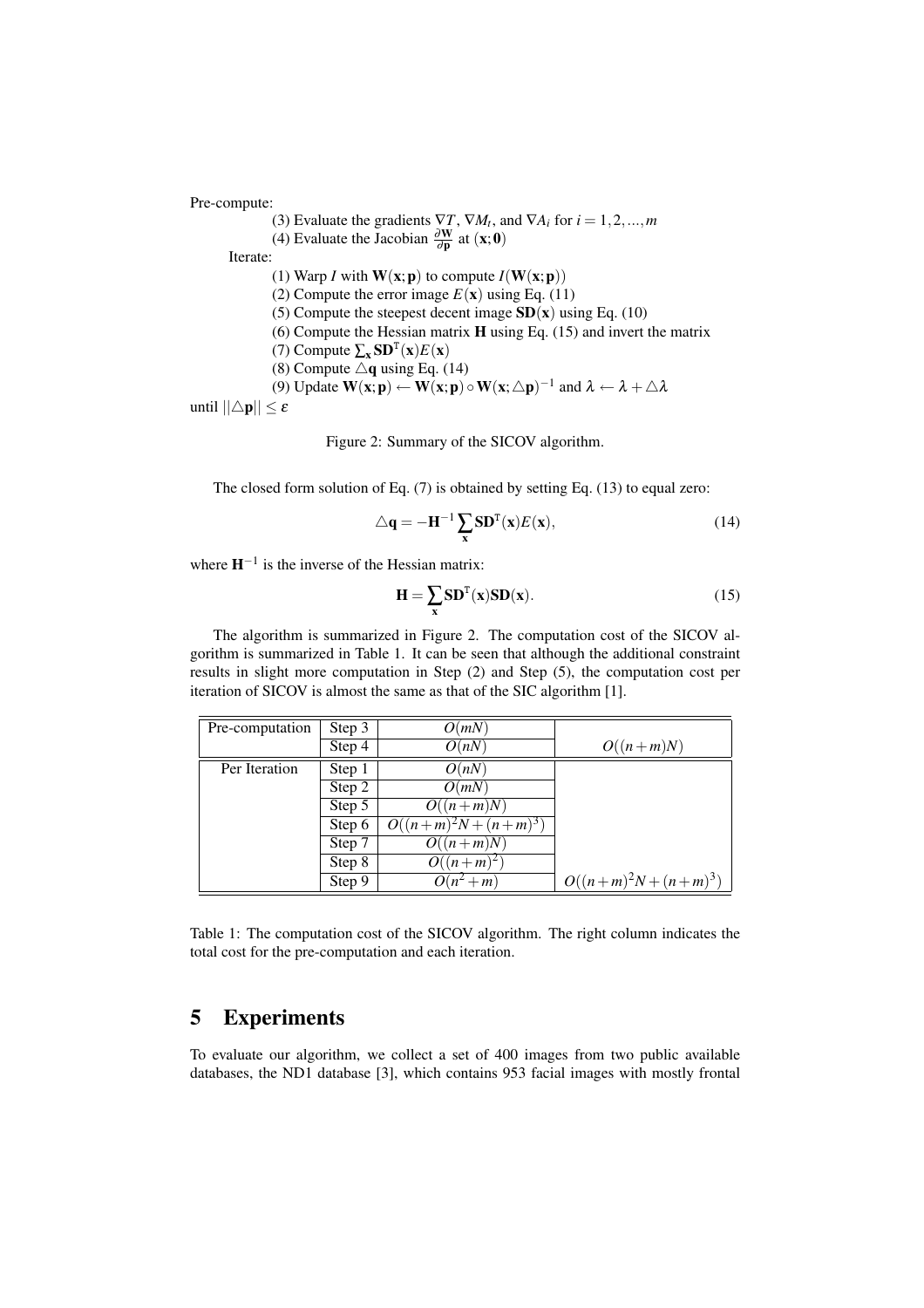

Figure 3: Examples of the face dataset: ND1 database (left) and FERET database (right).

views from 273 subjects, and the FERET database [12], which contains a large number of subjects with various poses and expressions. Figure 3 shows sample images from these two databases. In our experiment, we use a 200-image subset from the ND1 database and a 200-image subset from the FERET database. Each one of the 400 images comes from different subjects. This 400-image set is used to train a generic AAM. Iterative model enhancement [10] is used in the training stage and results in a more compact model than the conventional approach. The resulting AAM has 10 shape bases, 52 appearance bases, and the width of the mean shape is 62 pixels.

A number of outdoor test surveillance video sequences, whose subjects are not included in the training dataset, are captured at 30 frames per second (FPS). For comparison purpose, we have implemented both the SIC and SICOV algorithms in Matlab<sup>TM</sup>. By manually placing the mean shape on the first video frame, SICOV and SIC algorithms are used to fit the above generic AAM to these test videos respectively. The only parameter for the SICOV algorithm,  $k$ , is set to  $k = 1$  throughout the experiments. Ideally  $k$  should be set according on the *correctness* of the individual model  $M_t(\mathbf{x})$ . We use Eq. (5) as the definition of  $M_t(\mathbf{x})$ . The first video sequence contains 980 frames. The proposed SICOV algorithm successfully fits the face over the whole video sequence while the SIC algorithm loses the fitting starting from frame 780 due to large pose change. In the case where there is no manual label for each frame of the test video sequences, visual inspection of the fitting results is one way of evaluating the performance. Figure 4 shows the comparison between two methods on 6 frames in this video. A visually more accurately fitted mesh is observed when using the SICOV algorithm.

Other than visual inspection, an alternative way to evaluate the fitting performance is to quantitatively compute the registration consistency across frames, which is represented by the MSE of the warped image observations between consecutive frames. As shown in Figure 5, SICOV provides on average lower MSE for the entire sequence, especially when SIC has high MSE at certain frames due to the changing facial appearance. Hence this shows superior frame-to-frame registration using the SICOV algorithm. On one hand, this is a favorable property for many applications that requires accurate registration across time, such as super resolution from video sequences. On the other hand, this is also an expected result since the frame-to-frame registration measure is part of the SICOV's objective function.

Our proposed method can improve not only the fitting robustness and accuracy, but also the fitting speed. Figure 6 shows the number of iterations for fitting each frame using the SIC and SICOV algorithm. The lower curve of SICOV indicates that SICOV can converge much faster than SIC. This improvement is expected because the additional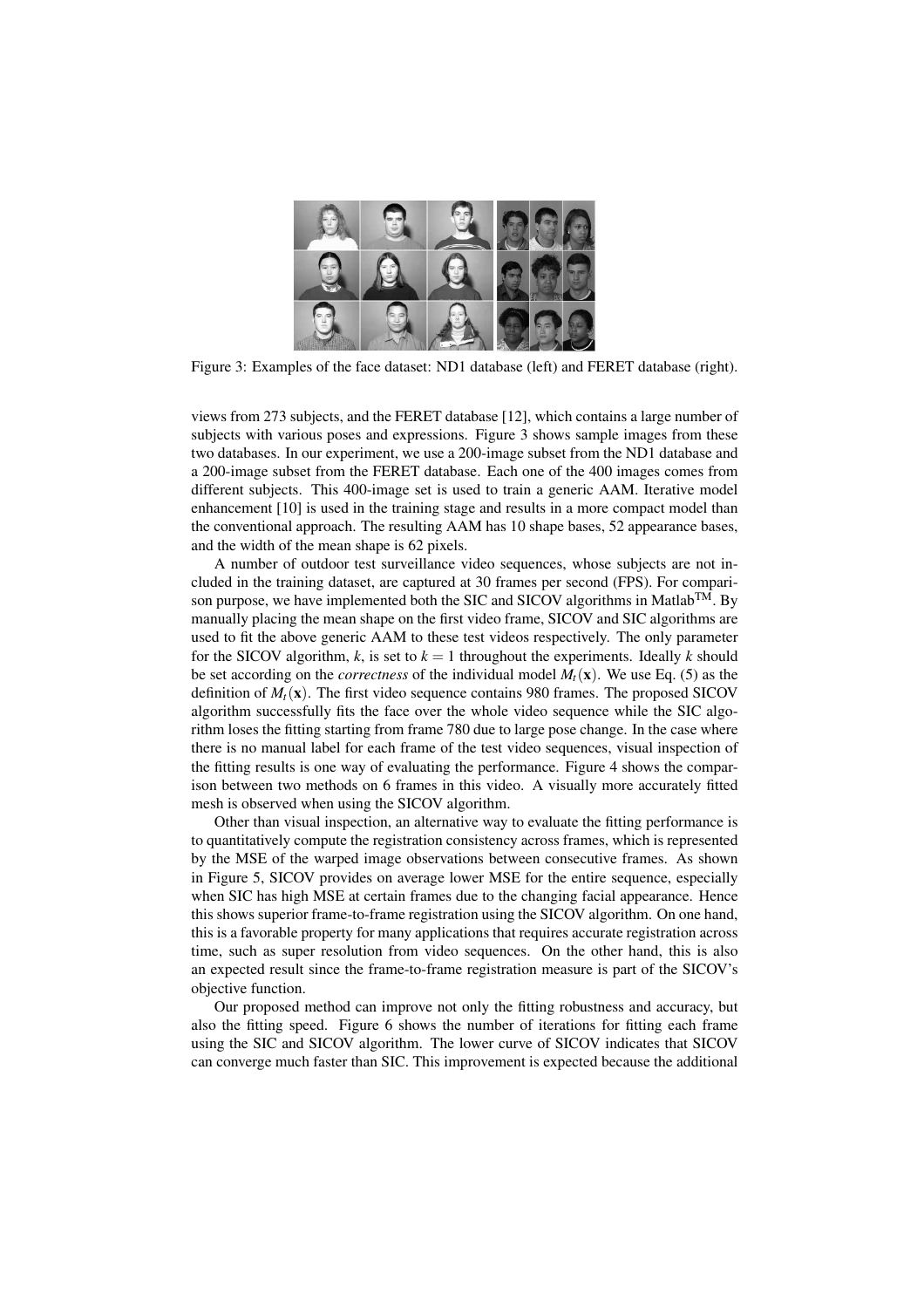

Figure 4: Comparison of the fitted mesh using the SICOV algorithm (dashed line) and the conventional SIC algorithm (solid line) on 6 frames (frame 1, 40, 87, 287, 734 and 767).



Figure 5: The MSE of neighboring warped frames of a video sequence. Constant lower MSE indicates the improved frame-to-frame registration using the SICOV algorithm.

constraint in SICOV helps the minimization procedure. Given the fact that the computation cost per iteration in the fitting is almost the same as SIC, the average time for fitting one frame using SICOV is much lower because less iterations are needed for fitting to converge. Based on a Matlab<sup>TM</sup> implementation running on a conventional 2.13 GHz PentiumTM4 computer, on average SICOV takes 0.1254 sec. to fit one frame compared to 0.2526 sec. by SIC. We have also implemented the SICOV using C++ and resulting facial fitting system can run 25+ FPS on a conventional PC for unseen subjects.

Figure 7 shows the fitting results on another 970-frame-long video sequence, where a Pan-Tilt-Zoom (PTZ) camera is pointing at three subjects and continuously zooming out. This is to mimic the scenario where in surveillance applications the subjects can have various distance to a camera and the face image can be of low resolution. How to effectively fit a face model onto this type of challenging real-world video sequence receives relatively little attention in the vision community. The proposed SICOV algorithm successfully fits the entire video sequence, even when zooming happens and large scale change appears in consecutive frames. Note that the smallest face size in this video sequence only has the face width of 15 pixels. However, when applying the conventional SIC algorithm, the fitting diverges starting at frame 34 when the first zooming happens.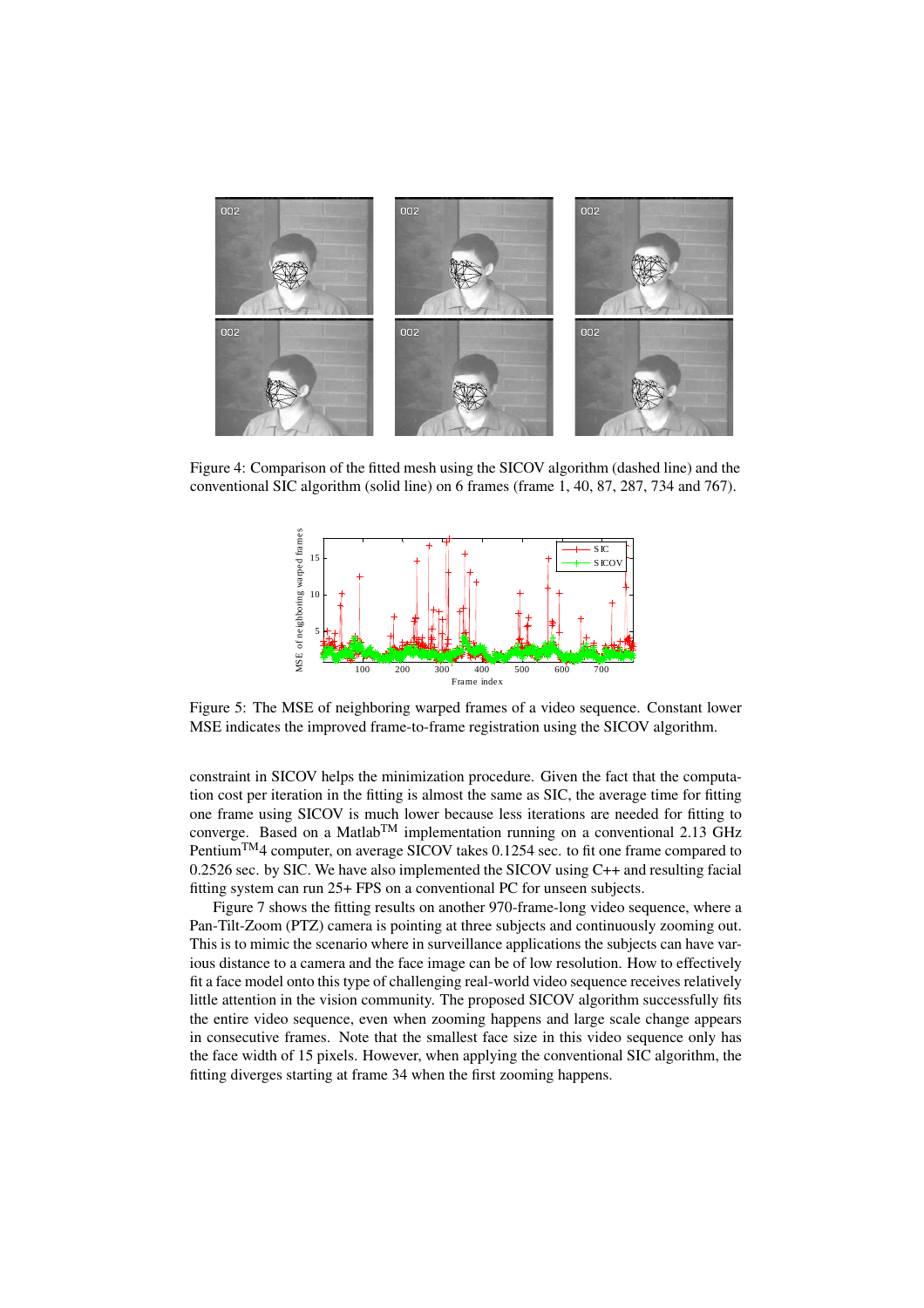

Figure 6: The number of iterations in fitting each frame of a video sequence. Constant lower number of iterations is observed from the proposed SICOV algorithm.



Figure 7: Fitting results with zoom in facial area using SICOV. Reliable fitting is observed in dealing with zooming and low resolution, even for the facial area of 15 pixels wide (lower right).

# 6 Conclusions

This paper studies methods to effectively fit an AAM to facial video sequences by using a hybrid model. Both a generic AAM and a subject-specific model are employed simultaneously in the proposed fitting scheme. Borrowing the idea of the SIC algorithm, we also introduce the efficient implementation of the proposed algorithm. Experimental results from outdoor surveillance video sequences demonstrate the improved fitting robustness, accuracy and speed. Future directions of this work can be experimenting with other definitions of the subject-specific model, such as Eq. (6), and as well as investigating the option of dynamically determining the weighting factor *k* based on the observed video frame.